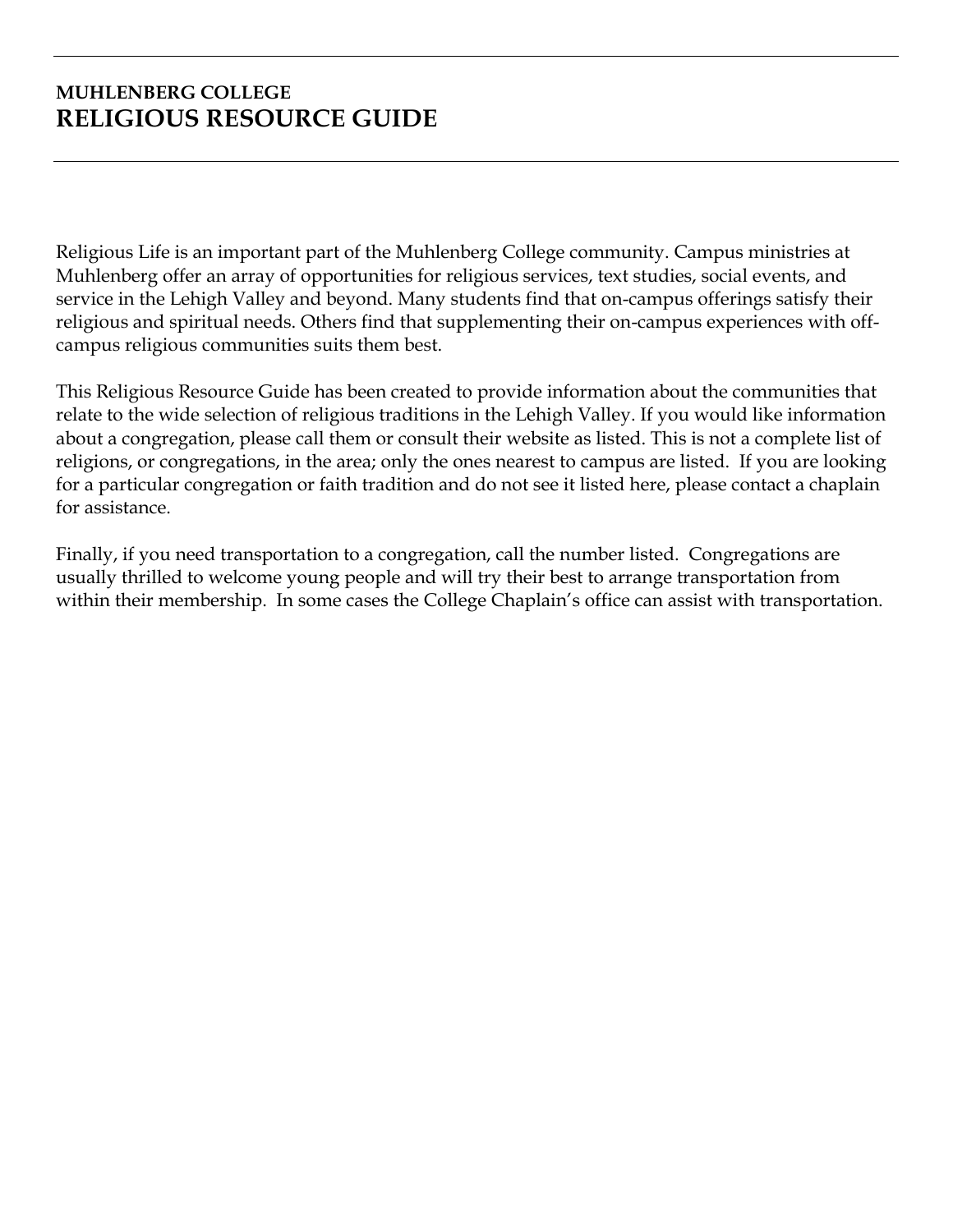## **ASSEMBLY OF GOD**

**Christian Life Community Church** 1665 Whitehall Ave. Allentown, PA 18104 (610) 434-2414 E-mail: [millerej@usa.net](mailto:millerej@usa.net) Website: [http://www.christian](http://www.christian-lifechurch.org/)[lifechurch.org](http://www.christian-lifechurch.org/)

# **BAHA'I**

**Baha'i Faith of the Lehigh Valley** (610) 861-5141 E-mail: [contact@bahaliv.org](mailto:contact@bahaliv.org) Website:<http://www.bahailv.org/>

# **BAPTIST**

**First Baptist Church** 1808 N. 9th St. Allentown, PA 18104 (610) 432-3414 E-mail: [fbcaneil@fbcatown.com](mailto:fbcaneil@fbcatown.com) Website:<http://fbcatown.com/>

**Calvary Baptist Church** 4601 Tilghman St. Allentown, PA 18104 (610) 395-5441 E-mail: [calvaryb@ptd.net](mailto:calvaryb@ptd.net) Website:<http://calvarybaptist-atown.org/>

**Union Baptist Church**  $302$  N.  $6<sup>th</sup>$  St. Allentown, PA 18102 (610) 434-3161

#### **BUDDHIST**

**Buddhist Association of the Lehigh Valley** PO Box 144 Macungie, PA 18062

## **CATHOLIC**

**The Cathedral Church of Saint Catherine of Sienna** 1825 Turner St. Allentown, PA 18104 (610) 433-6461 E-mail: [cathsec@ptd.net](mailto:cathsec@ptd.net) Website: [http://www.cathedral](http://www.cathedral-church.org/)[church.org](http://www.cathedral-church.org/)

**The Diocese of Allentown** 4029 W. Tilghman St. Allentown, PA 18104 Website: [http://www.allentowndiocese.org](http://www.allentowndiocese.org/)

**CHRISTIAN AND MISSIONARY ALLIANCE**

**Hamilton Park Alliance Church** 2613 W. South St. Allentown, PA 18104 (610) 439-0333 E-mail: [pastorham@netzero.com](mailto:pastorham@netzero.com) Website: [http://www.cmalliance.org](http://www.cmalliance.org/)

# **EPISCOPAL**

**Church of the Mediator** 1620 Turner St. Allentown, PA 18102 (610) 434-0155 E-mail: [info@episcopalmediator.org](mailto:info@episcopalmediator.org) Website: [http://www.episcopalmediator.org](http://www.episcopalmediator.org/)

**Grace Church** 108 N. Fifth St. Allentown, PA 18102 (610) 435-0782 Fax: (610) 351-2454 E-mail: [mail@graceallentown.org](mailto:mail@graceallentown.org) Website: [http://www.graceallentown.org](http://www.graceallentown.org/)

# **HINDU**

**Hindu Temple Society** 4200 Airport Rd. Allentown, PA 18109 (484) 616-9001 Website: [http://www.hindutemplesociety.org](http://www.hindutemplesociety.org/)

## **ISLAM**

**Muslim Association of the Lehigh Valley** 1988 Schadt Ave. Whitehall, PA 18052 (610) 799-6223 or 6224 E-mail: [info@malv.org](mailto:info@malv.org) Website: <http://www.malv.org/new/mosque/index.php>

#### **GREEK ORTHODOX**

**St. Nicholas Greek Orthodox Church** 1607 W. Union Blvd. Bethlehem, PA 18018 (610) 867-1327 E-mail: [info@stnicholas.org](mailto:info@stnicholas.org) Website: [http://www.stnicholas.org](http://www.stnicholas.org/)

#### **JEHOVAH WITNESSES**

**Parkway Congregation** 2050 Martin Luther King Jr. Dr. Allentown, PA 18104 (610) 435-5905 Website: [www.watchtower.org](http://www.watchtower.org/)

#### **JEWISH SYNAGOGUES**

**Reform: Congregation Keneseth Israel** 2227 Chew St. Allentown, PA 18104 (610) 435-9074 Fax: (610) 435-9076 Website: [http://www.kiallentown.org](http://www.kiallentown.org/)

**Conservative: Temple Beth El** 1305 Springhouse Rd. Allentown, PA 18104 (610) 435-3521 Website: [http://www.bethelallentown.org](http://www.bethelallentown.org/)

#### **Orthodox:**

**Congregation Sons of Israel** 2715 Tilghman St. Allentown, PA 18104 (610) 433-6089 Website: [www.sonsofisrael.net](http://www.sonsofisrael.net/)

**Reconstructionist: Congregation Am Haskalah** 702 N. 22nd St. (J.C.C. Building) Allentown, PA 18104 (610) 435-3775 Website: [www.jrf.org/amhaskpa/](http://www.jrf.org/amhaskpa/)

# **LUTHERAN**

**Christ Evangelical Lutheran Church** 1245 W. Hamilton St. Allentown, PA 18102 (610) 433-4271 Fax: (610) 433-9832 Email: [info@christ-atown.org](mailto:info@christ-atown.org) Website:<http://www.christ-atown.org/>